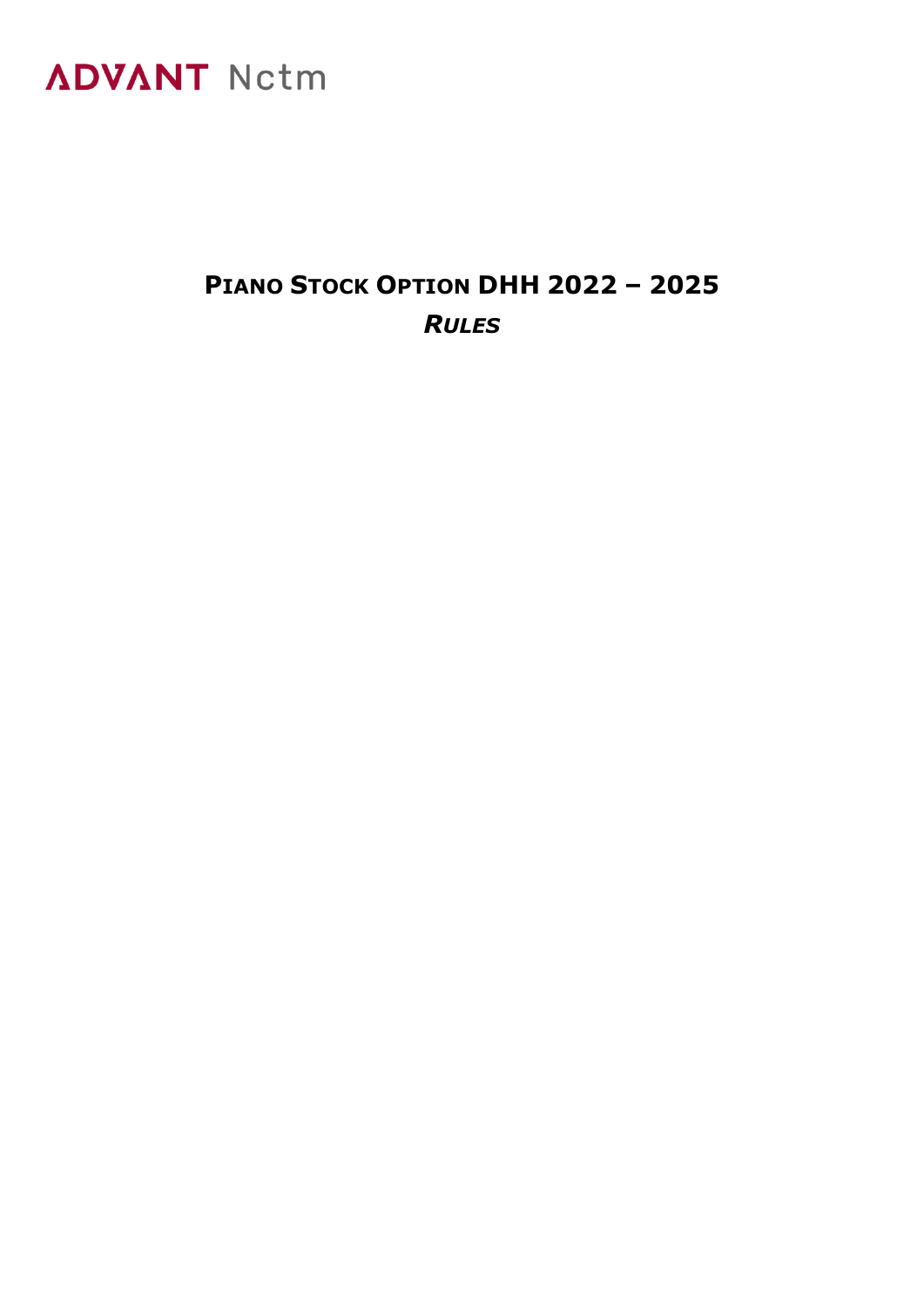### **Contents**

| Article 3 - Management of the Plan and obligations of the Board of Directors  4                                   |  |
|-------------------------------------------------------------------------------------------------------------------|--|
|                                                                                                                   |  |
|                                                                                                                   |  |
|                                                                                                                   |  |
|                                                                                                                   |  |
|                                                                                                                   |  |
|                                                                                                                   |  |
| Article 10 - Rights of each Beneficiary in the event of transactions involving the Company's capital or assets  7 |  |
|                                                                                                                   |  |
|                                                                                                                   |  |
|                                                                                                                   |  |
|                                                                                                                   |  |
|                                                                                                                   |  |
|                                                                                                                   |  |
|                                                                                                                   |  |
|                                                                                                                   |  |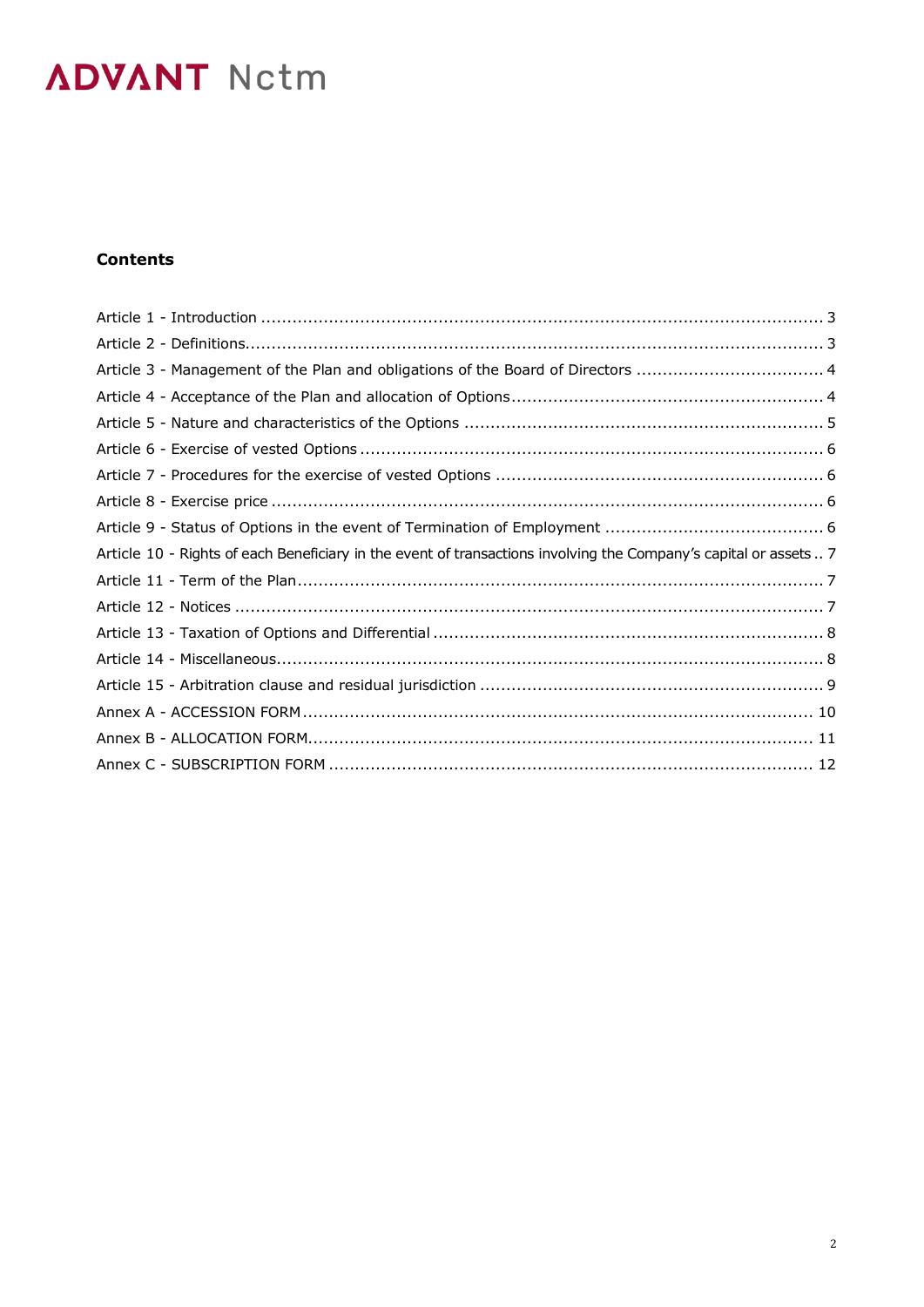### **Article 1 - Introduction**

- 1.1 These rules ("**Rules**"), together with all of its annexes that form an integral and substantive part hereof, govern the implementation of a share incentive plan (the "**Plan**") for the subscription of ordinary shares ("**Shares**") in the company DHH S.p.A. (the "**Company**"), in favour of certain directors of the Company or of the companies controlled by the Company, who shall be identified by the board of directors of the Company (the "**Beneficiaries**") on the basis of the role of director or executive director held by the Beneficiaries in the Company or in the companies controlled by the Company ("**Directorship/Employment Relationship**")
- 1.2 The Plan is designed to recognise the contribution of the Beneficiaries to the Company's increase in value.
- 1.3 The Plan provides for the allocation to the Beneficiaries of a maximum of 1.100.000 options ("**Options**") which, under the conditions and according to the procedures set out in these Rules, entitle them to subscribe up to 506.000 Shares proportionate to the Subscription Price (as defined below), representing up to 9,37% of the Company's share capital.
- 1.4 The Options are personal, are not transferable or may not be disposed of *inter vivos* and may not be pledged or used as collateral; except as specified in Article 9.1 below, the Options may only be exercised by the Beneficiaries or, in the event of their incapacity, by their legal representatives.
- 1.5 The Company's shareholders' meeting approved the implementation of the Plan. During the meeting of 20 May 2022, the Board of Directors approved the Rules and exercised the delegation conferred by the Shareholders' Meeting on 28 April 2022 and resolved to increase the share capital by issuing a maximum of 506.000 ordinary shares to implement the Plan.
- 1.6 The clauses of the Rules are inseparably linked to one another.

### **Article 2 - Definitions**

2.1 In addition to and for the purposes of the Rules, the terms and expressions (and their grammatical variations) set out below with a capital letter shall have the meaning set out below for each of them:

"**Capital**" means the Company's share capital;

"**Exercise Condition**": means the possibility of exercising the request for conversion of options into Company Shares in accordance with the terms of these Rules;

"**Board of Directors**": means the Company's *pro tempore* Board of Directors.

"**Approval Date**": means the date on which these Rules are approved by the Company's Board of Directors;

"**Exercise Date**": means the date on which the Beneficiary intends to convert the options into Shares under the conditions set forth in these Rules. The date must be between the Maturity Date and 31 December 2025;

"**Maturity Date**" means the date of the 1st anniversary of the Approval Date;

"**Heirs**": shall mean the legal heirs, identified pursuant to the legislation in force from time to time, and/or testamentary heirs of each Beneficiary;

"**Business Day**" means any calendar day, except Saturdays, Sundays and other days on which banks are not normally open for business in Milan;

**"Exercised Options**": indicates the amount of Vested Options actually exercised by Beneficiaries;

"**Vested Options**": means the Options that each Beneficiary will be entitled to exercise, once the Exercise Condition has been fulfilled and the Allocation Form has been received, in order to subscribe for Shares under the terms and conditions set out in the Rules;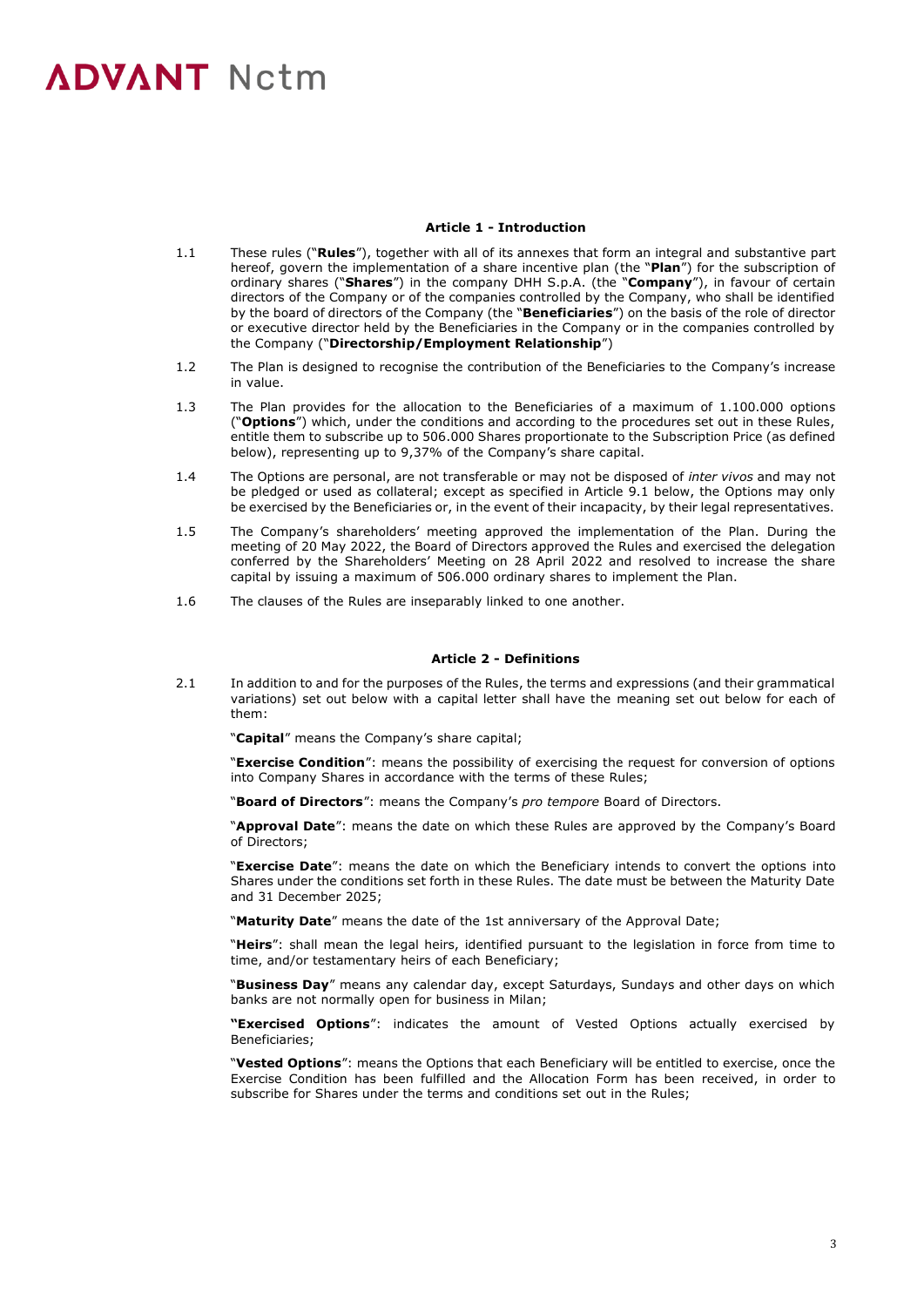"**Exercise Period**": shall mean the period, lasting 15 (fifteen) Business Days from receipt of the Allocation Form, during which the Vested Options must be exercised;

**"Vesting Period**" means the period from the Approval Date until the first anniversary thereof;

"**Exercise Price**": means the price of Euro 1,79 that each Beneficiary shall pay for the subscription of each Share due as a result of the exercise of the Vested Options;

"**Subscription Price**": means the weighted average price calculated on the official prices at which the Shares of the Company were traded on the Euronext market in the 3 (three) calendar months preceding the Approval Date (i.e., 1 February 2022 - 30 April 2022), and therefore equal to Euro 16,27 per Share;

"**Accession Form**": shall mean the special form set out in **Annex A** of the Rules, with the signing of which the Beneficiaries may accept the Plan in accordance with the procedures set out in Article 4;

"**Allocation Form**": means the special form referred to in **Annex B** of the Rules, by means of which the Company shall inform the Beneficiaries of the number of Vested Options;

"**Subscription Form**": means the form attached as **Annex C** to the Rules, by means of which the Beneficiaries inform the Company that they wish to exercise all or part of the Vested Options and/or Second Vested Options by subscribing to the corresponding Shares.

### **Article 3 - Management of the Plan and obligations of the Board of Directors**

- 3.1 The Board of Directors is the body responsible for the administration of the Plan.
- 3.2 The Board of Directors shall carry out any evaluation relating to the Plan and shall implement the provisions of the Rules, even also through one or more of its members specifically delegated for this purpose.
- 3.3 In particular, the Board of Directors, within 90 (ninety) Business Days from the Approval Date, shall identify the Beneficiaries and indicate the number of Options assigned to each of them by means of a resolution passed by the majority of its members.
- 3.4 If the Board of Directors has not allocated all the Options provided for in this Plan by means of the resolution referred to in Article 3.3 above, the Options may be allocated, by means of a subsequent resolution, to the Beneficiaries or to new persons having the characteristics of Beneficiaries.
- 3.5 If, on the Vesting Date, not all the Options have been assigned, any unassigned Options shall be considered definitively and unconditionally expired and unexercisable.

#### **Article 4 - Acceptance of the Plan and allocation of Options**

- 4.1 The Company shall send the Beneficiary the Rules together with the Accession Form specifying the number of Options granted, within 10 (ten) Business Days from the date of identification of the Beneficiary by the Board of Directors.
- 4.2 Acceptance of the Plan shall take place by the Beneficiaries returning to the Company (i) the Accession Form and (ii) a copy of the Rules, both duly signed by each Beneficiary, within 30 (thirty) Business Days from the receipt by the Beneficiary of the documents referred to in Article  $4.1$
- 4.3 Failure by one or more Beneficiaries to return both documents to the Company within the time limit referred to in article 4.2 above shall result in the Beneficiary's forfeiture of any right under these Rules against the Company.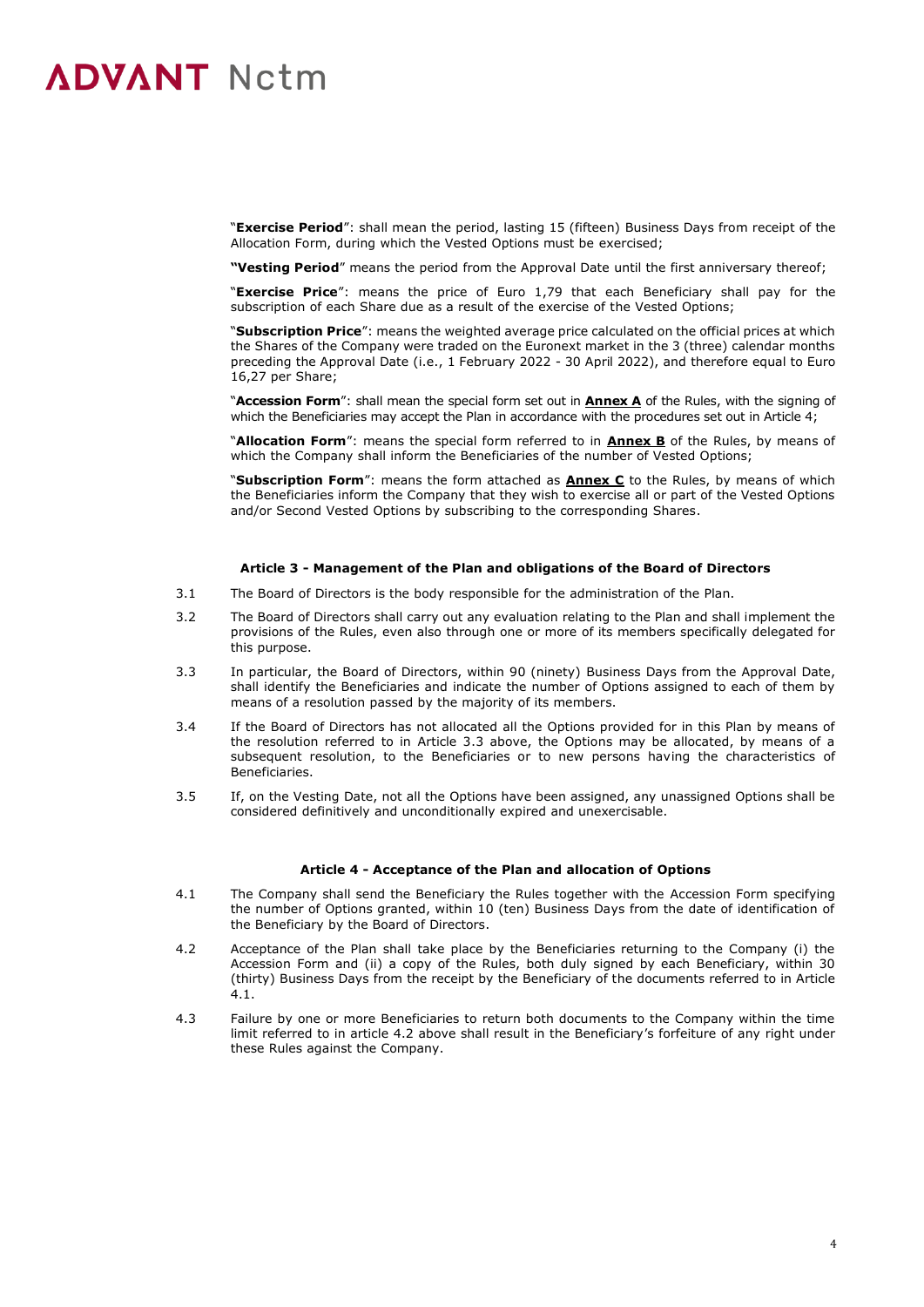#### **Article 5 - Nature and characteristics of the Options**

- 5.1 For the purposes of this Plan, a maximum number of Options equal to 1.100.000 are granted, free of charge, to the Beneficiaries, jointly considered, for the subscription of a maximum of 506.000 Shares representing up to 9,37% of the Share Capital.
- 5.2 The Options and all the rights incorporated therein are strictly personal, registered, nontransferable (except for the possibility of transferability *mortis causa*, albeit within the limits set out in these Rules), cannot be traded or disposed of in any way (therefore, by way of example only, they may not be used to cover debts or contracts undertaken by the Beneficiary towards the Company or third parties) and may not be pledged, nor may they be subject to enforcement or precautionary measures by third parties, on pain of forfeiture of all rights relating to the **Options**
- 5.3 The Options do not grant any equity or administrative right exercisable vis-à-vis the Company, but only the right, under the conditions set forth in these Rules, to subscribe for Shares upon payment of the Exercise Price.
- 5.4 As from the Maturity Date, the Options will entitle the holder to subscribe for Shares ("**Vested Options**") only if the weighted average price calculated on the official prices at which the Company's Shares were traded on the Euronext market in the calendar month preceding the Exercise Date is higher than the Subscription Price increased by 15% (fifteen percent) or EUR 18,71 ("**Exercise Condition**").

In any event, Vested Options may never exceed 1.100.000 and the number of shares resulting from the exercise thereof may not exceed 506.000.

The number of Shares that may be subscribed through the exercise of each Option will be determined according to the following "conversion ratio":

$$
\frac{(P-T)^n}{(P^{n-1}-S)}
$$

where:

- "P" is equal to the weighted average price calculated on the official prices at which the Shares of the Company were traded on the Euronext market in the calendar month preceding the Exercise Date; if "P" is greater than Euro 25,37 then "P"=25,37. "T" is equal to Euro 18,71.
- "S" is equal to the Exercise Price of Euro 1,79.
- "n" is fixed and equal to 3.
- the "conversion ratio" shall be rounded off to the third decimal place (e.g. 0,78987 becomes 0,789).
- the number of shares resulting from the application of the exercise ratio shall be rounded down to the nearest whole number (e.g. 13,9 becomes 13).
- 5.5 Beneficiaries may exercise, in part or in full, their Vested Options at any time up to 31 December 2025. It is understood that the total number of Shares that may be subscribed by exercising the Options may not exceed 506.000. Therefore, in the event of partial exercise, the number of Shares that may be subscribed from time to time shall be reduced by the number of Shares already subscribed by the Beneficiaries as a result of the exercise of the Vested Options, so that the total number of Shares subscribed may never exceed the maximum number of 506.000.
- 5.6 The Board of Directors shall verify the request for exercise by the Beneficiaries; once the Exercise Condition has been fulfilled, the Options shall become exercisable in the quantities specified in Article 5.4 above and without prejudice to the provisions of Article 9 below.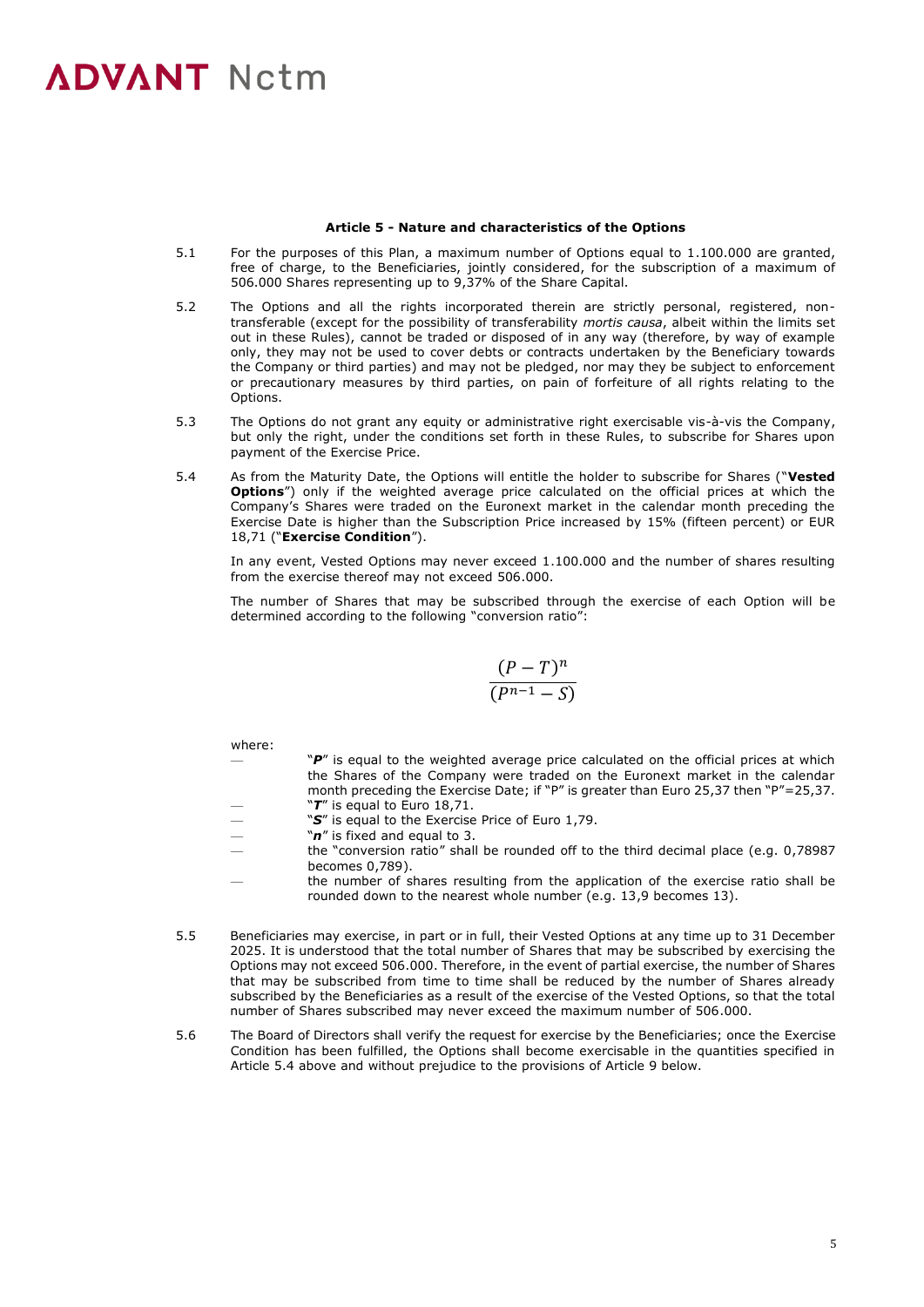### **Article 6 - Exercise of Vested Options**

- 6.1 The Beneficiary may exercise the rights deriving from the Vested Options, provided that (i) he/she has made available to the Company the amounts necessary to allow the Company or its subsidiaries to correctly fulfil any withholding tax and social security contribution obligations that the Company or its subsidiaries may be required to fulfil under applicable laws and regulations, or that (ii) he/she has entered into appropriate agreements with the Company to the satisfaction of the Company for the proper fulfilment of the respective withholding tax and contribution obligations, if any, provided by applicable law, including agreements that guarantee to the Company the right to sell on behalf of each Beneficiary a sufficient quantity of Shares and collect the proceeds thereof.
- 6.2 The Beneficiaries may partially exercise the rights arising from the Vested Options upon the occurrence of the Exercise Condition; the notice that the Beneficiaries shall send to the Company pursuant to and within the terms of Article 7.1, paragraph (b) below, shall constitute a commitment by each Beneficiary to subscribe to all or part of the Vested Options. In the event of partial exercise of Vested Options, Options not exercised by 31 December 2025 will be considered definitively and unconditionally expired and unexercisable.

### **Article 7 - Procedures for the exercise of vested Options**

- 7.1 In the cases referred to in Article 6 above, the procedures for exercising Vested Options are as follows:
	- a) within 10 (ten) Business Days of the Exercise Date, the Company shall, at the request of the Beneficiaries, inform the Beneficiaries, by sending the Allocation Form, of (i) the number of Options which have vested and the relevant Exercise Price;
	- b) within the Exercise Period, the Beneficiary shall notify the Company of its declaration to subscribe to all or part of the Vested Options by sending the Subscription Form; and
	- c) within 10 (ten) Business Days of receipt of the Subscription Form referred to in letter (b) above, the Company shall notify each Beneficiary in writing of the method and date by which the latter must subscribe for the Shares and pay the Exercise Price for each Share.
- 7.2 The Shares subscribed by the Beneficiary will have the same entitlement as the other Shares on the date of exercise of the Vested Options.
- 7.3 If the Subscription Form is not received by the Company strictly within the Exercise Period, the Vested Options by the Beneficiary shall be considered unexercised and no longer exercisable.
- 7.4 Expenses, taxes and duties relating to the exercise of the Vested Options shall be borne exclusively by the Beneficiary.

#### **Article 8 - Exercise Price**

- 8.1 The Beneficiaries shall have the right to subscribe, for each Vested Option exercised during the Exercise Period, a number of Shares determined on the basis of the formula set forth in paragraph 5.4, paying an amount equal to the Exercise Price as price for each Share subscribed.
- 8.2 In the event that, as a result of any of the transactions referred to in Article 10 below, the substantial and economic contents of the Plan change, the Subscription Price and/or the number of Shares to which the Options are entitled shall be adjusted in accordance with the provisions of Article 10 hereof.

#### **Article 9 - Status of the Options in the event of Termination of Employment**

9.1 In the event that, prior to the Maturity Date, one of the following events occurs: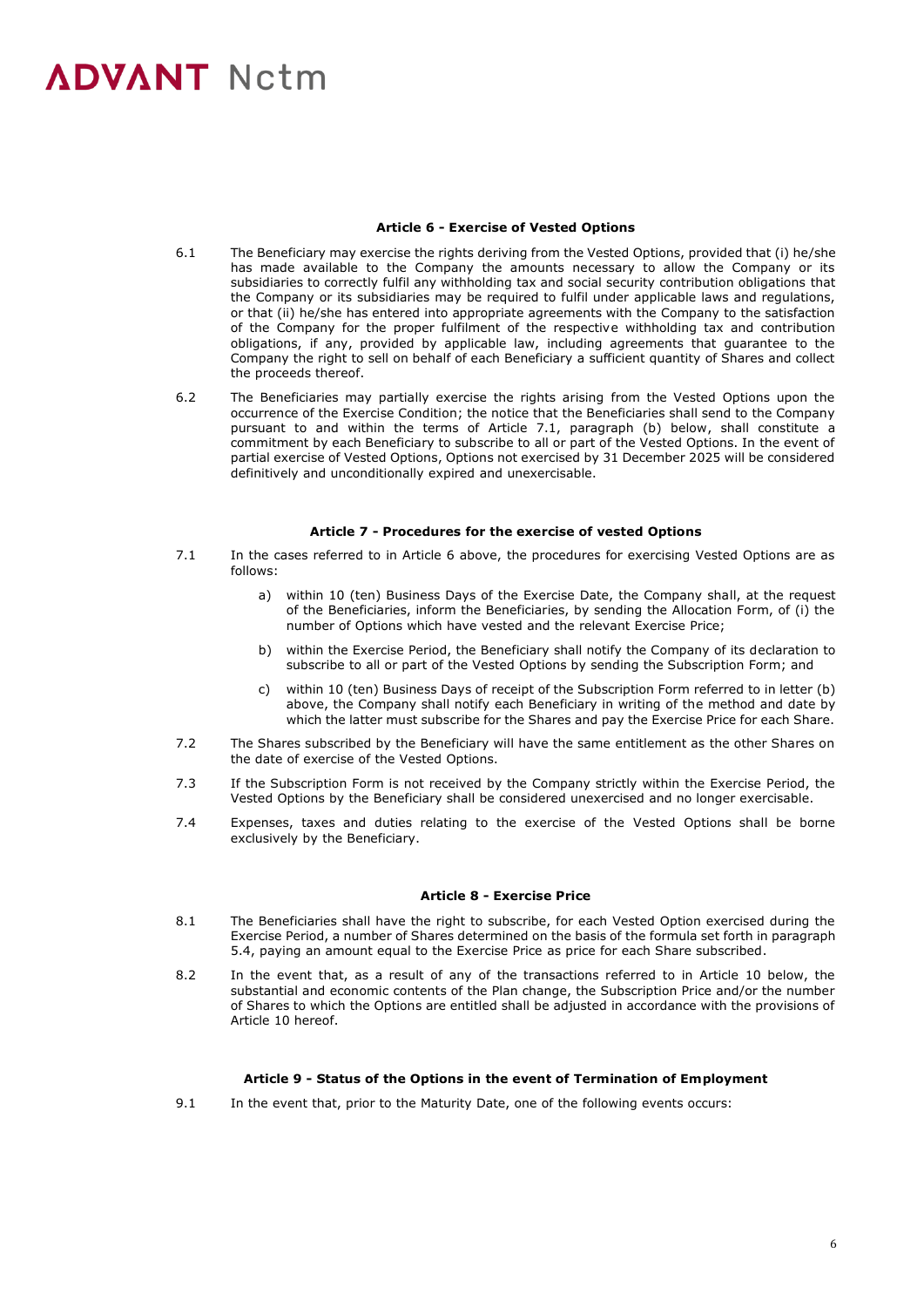- (a) dismissal of a Beneficiary without just cause pursuant to Article 2119 of the Civil Code or, if a director, revocation without just cause pursuant to Article 2456 of the Civil Code; or
- (b) resignation of a Beneficiary for just cause, this being understood to mean resignation pursuant to Article 2119 of the Civil Code; or
- (c) death of the Beneficiary;

the Beneficiary, or in the event of the latter's death the Heirs, shall be entitled to Options which may be exercised in accordance with the provisions of Article 9.3 below. For the sake of clarity, in the event of dismissal for just cause, for the purposes of these Rules, reference shall be made to the date of the disciplinary notice and not the subsequent date on which the measure is taken.

- 9.2 Since the right to exercise the Options is genetically and functionally linked to the Directorship/Employment Relationship, if the latter is terminated before the Maturity Date for any cause and/or reason other than one of the events referred to in 9.1 above, the Beneficiary shall immediately, irrevocably and definitively lose all rights arising from the Plan and/or from these Rules, with the termination, on that date, of all his/her inherent rights, claims, demands and/or actions. Consequently, the Company shall be free from any obligation, commitment and/or responsibility towards the Beneficiary that may originate from, be based on, or even merely be connected with and/or caused by, even indirectly, the Rules and/or the Plan, without this giving rise to any right, claim or even expectation on the part of the Beneficiary to receive any indemnity, payment, compensation and/or damages of any kind or nature whatsoever.
- 9.3 If one of the events indicated in Article 9.1. occurs before the Maturity Date, the number of Vested Options shall be reduced in direct proportion to the ratio between:
	- (a) the period between the date of the occurrence of one of the events specified in 9.1 above and the Maturity Date; and
	- (b) the duration of the Vesting Period.

#### **Article 10 - Rights of each Beneficiary in the event of operations involving the Company's capital or assets**

- 10.1 In the event of operations (such as, for example, grouping and splitting of the Shares, free increase of the share capital of the Company, increase of the share capital of the Company against payment by issuing Shares, shares other than the Shares, shares with *warrants*, convertible bonds and convertible bonds with *warrants*, mergers and demergers of the Company, distribution of dividends in excess of the ordinary remuneration of capital) that have the effect of modifying the economic content of the Plan, the Board of Directors, if the conditions are met, will adjust the terms of the Plan in order to keep its economic content unchanged, in accordance with the rules commonly accepted in financial market practice.
- 10.2 The adjustments provided for under this Article shall be communicated in writing to each Beneficiary.

#### **Article 11 - Term of the Plan**

11.1 The Plan is valid until 31 December 2025 and, once this period has elapsed without the Exercise Condition having been fulfilled, the Rules shall cease to be effective and each Beneficiary shall lose the right to exercise the Options.

### **Article 12 - Notices**

12.1 All notices between the Company and the Beneficiaries with reference to these Rules shall be made in writing by registered letter with advice of receipt, certified e-mail, or by fax confirmed by registered mail, or by registered mail with the signature of the recipient, or by any other means that proves receipt, and shall be considered validly made on the date of receipt by the addressee.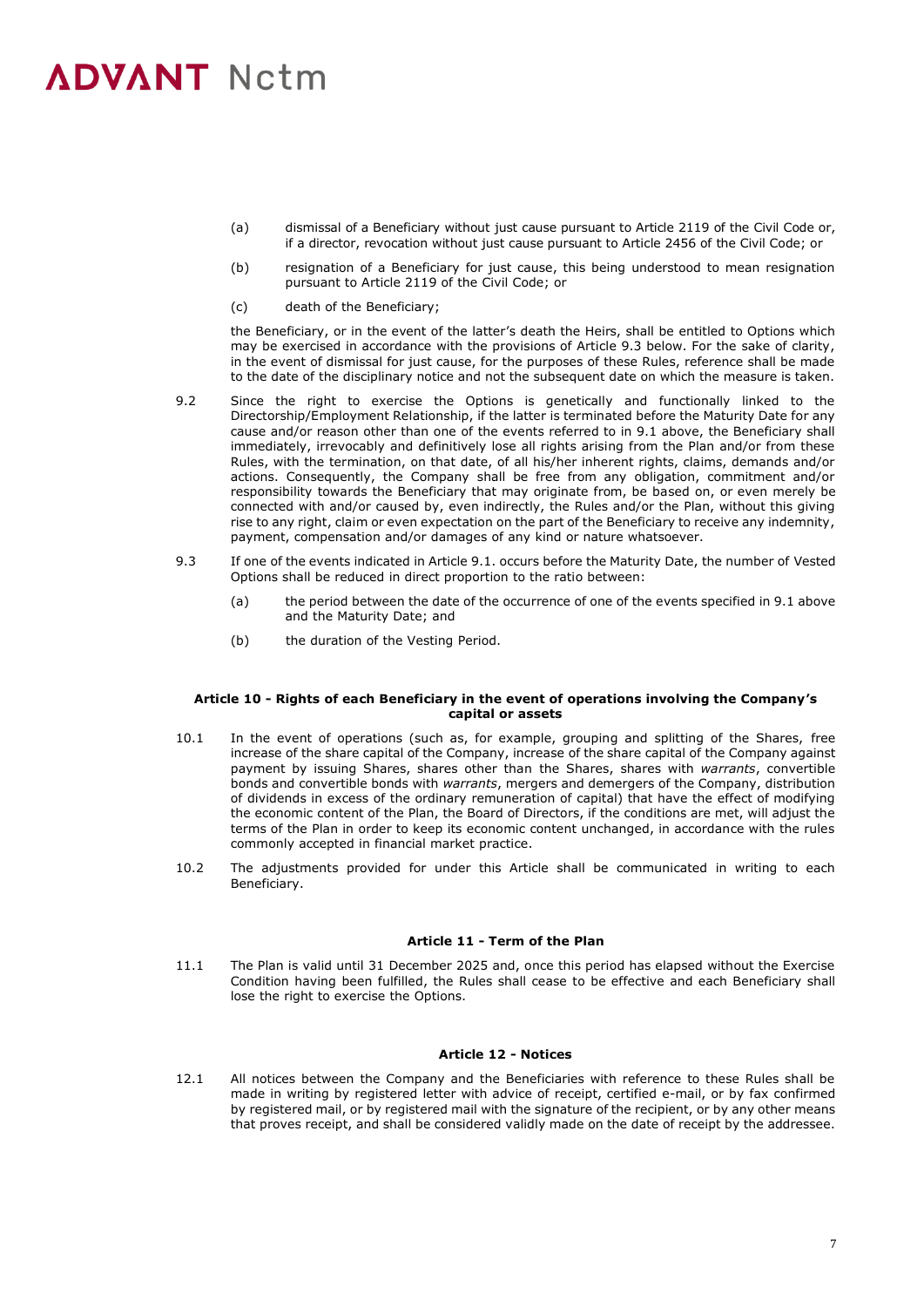- 12.2 Such notices should be sent:
	- if to the Company:

to the address of the registered office or to the certified e-mail address dhhsrl@legalmail.it for the attention of the Chairman of the Board of Directors,

- if to each Beneficiary, at his or her certified e-mail address (if in possession and previously communicated to the Company), the residence or domicile elected by the Beneficiary for the purpose of receiving communications from the Company. It shall be the sole responsibility of the Beneficiary to promptly notify the Company of any change of address.
- 12.3 All documents required to be delivered under the Rules shall also be delivered to the above addresses in accordance with the procedures set out in the Plan.

### **Article 13 - Taxation of Options and Differential**

- 13.1 The difference between the value of the Shares at the exercise date of the Option and the Exercise Price constitutes taxable income for the Beneficiary. Upon subscription of the Shares, the Company shall therefore apply the due withholding taxes, and in the event of the inability of the simultaneous payments in cash on which the Company may exercise the right of recourse to the withholding taxes to be applied, the Beneficiary shall pay to the Company the amount of the withholding taxes for which recourse has not been made.
- 13.2 It is understood that, should the Beneficiary benefit from the specific tax exemption regime provided by the combined provisions of Article 4, Law Decree 3/2015 and Article 27, Law Decree 179/2012, the difference between the value of the Shares at the exercise date of the Option and the exercise price will not constitute taxable income for the Beneficiary.

### **Article 14 - Miscellaneous**

- 14.1 Accessing to the Rules implies full acceptance of all the conditions set out in the Rules.
- 14.2 It is expressly agreed that the participation of the Beneficiary in the programme for the allocation of the Options covered by these Rules does not constitute or give rise to any right, expectation or claim of any kind, even future, in connection with the Directorship/Employment Relationship.
- 14.3 Nothing in these Rules shall be deemed to grant the Beneficiary any stability clause with respect to the Employment Relationship or to limit, reduce or prejudice in any way the Company's right to dismiss or modify, within the limits set by law and by contract, the economic and regulatory treatments applied to the Beneficiary on the Approval Date.
- 14.4 Any greater value with respect to the Exercise Price of the Shares and, more generally, any benefit granted to the Beneficiary under the Plan shall constitute:
	- (a) a payment of an extraordinary nature and shall not, under any circumstances, be considered as an integral part, as the case may be, of the Beneficiary's normal salary or remuneration and/or emolument. In particular, any higher value indicated above is to be considered as already including any related impact on the direct and indirect remuneration, of legal and/or contractual source, which may be applicable (including, merely by way of example, the Severance Indemnity) and will not, therefore, have any further effect on the calculation and/or determination of the same;
	- (b) shall not be the basis for the granting of similar or further benefits under the Plan or otherwise determined; and
	- (c) shall not entitle the Beneficiary, upon expiry of the Plan, to participate in any further incentive schemes, howsoever implemented, or in any other substitute and/or supplementary forms of remuneration of any kind and nature.
- 14.5 These Rules and, consequently, all rights relating to the Options are governed by Italian law and shall be interpreted accordingly.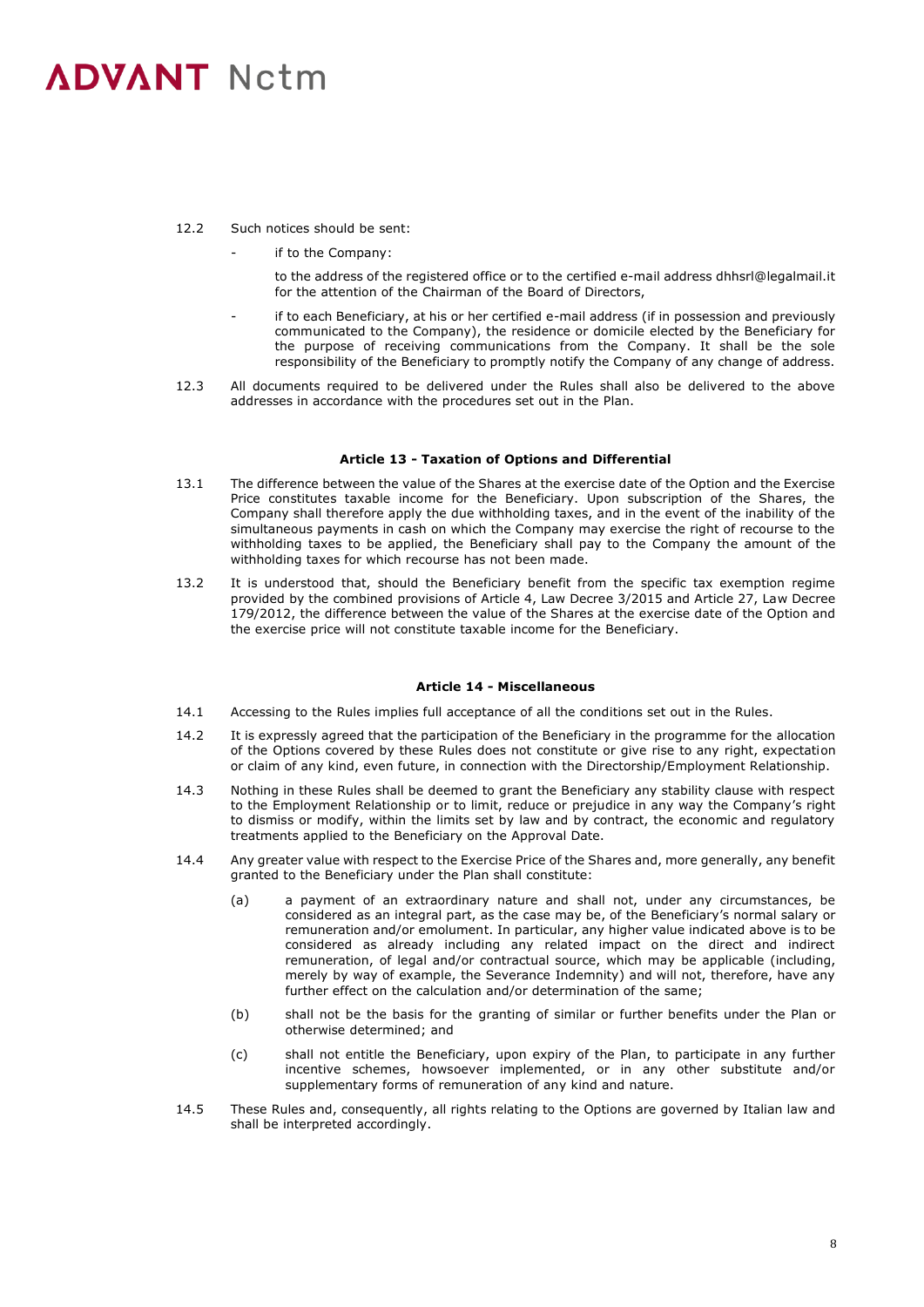### **Article 15 - Arbitration clause and residual jurisdiction**

- 15.1 All disputes arising under the Plan shall be settled by arbitration, in accordance with the Rules of the Milan Chamber of Arbitration. The Arbitral Panel shall be composed of 3 (three) arbitrators appointed by the Parties by mutual agreement or, in the event of failure to agree, by the Chamber of Arbitration. In the event of annulment of the award for the reasons referred to in article 829, paragraph 1, numbers 5), 6), 7), 8), 9), 11) or 12), and paragraphs 3, 4 or 5, of the Italian code of civil procedure, the Court of Appeal of Milan shall have the exclusive power to adjudicate the dispute on the merits, waiving as of now any objection in this regard. An appeal against the arbitral award for breach of the rules of law relating to the merits of the dispute is expressly permitted. The addresses referred to in Article 12.2 are elected as domiciles at which documents, orders or other communications relating to the arbitration proceedings may be served.
- 15.2 Any dispute that for any reason may not be settled by arbitration shall be referred to the exclusive jurisdiction of the Court of Milan.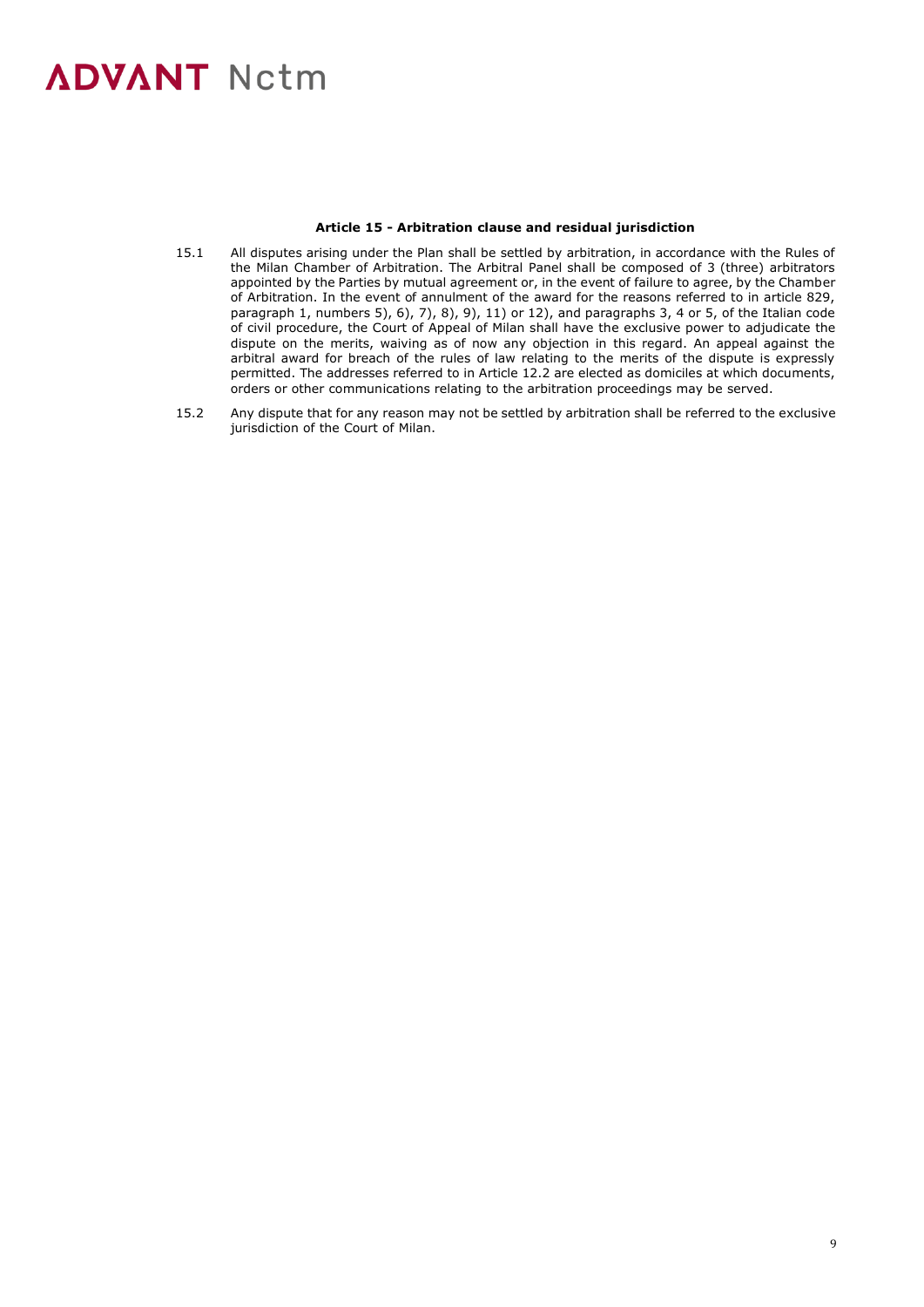### **Annex A - ACCESSION FORM**

To: DHH S.p.A.  $\lceil \bullet \rceil$ 

Place, date

### **Accession to the "Piano Stock Option DHH 2022 – 2025"**

The undersigned [●], born in [●], on [●], resident in [●], fiscal code [●] (hereinafter the "**Beneficiary**"), hereby:

#### **Whereas:**

- the terms used in this notice shall have the same meaning as that given to them in the rules of the stock option plan approved by the board of directors of DHH S.p.A. on [●] (the "**Rules**");
- Pursuant to the Rules, on [●] the board of directors of the Company identified the undersigned as a beneficiary of the Plan, resolving to assign to the Beneficiary [●] Options for the subscription of a maximum of [●] Shares;

### **Declare that**

- I have read and fully understood the Rules, which form an integral and substantive part of this Accession Form and which are deemed to be referred to herein in their entirety, and that I accept in full, by signing this Accession Form, the terms and conditions thereof;
- I confirm, for all intents and purposes and under my sole responsibility, the accuracy of the above personal data.

The Beneficiary

 $\_$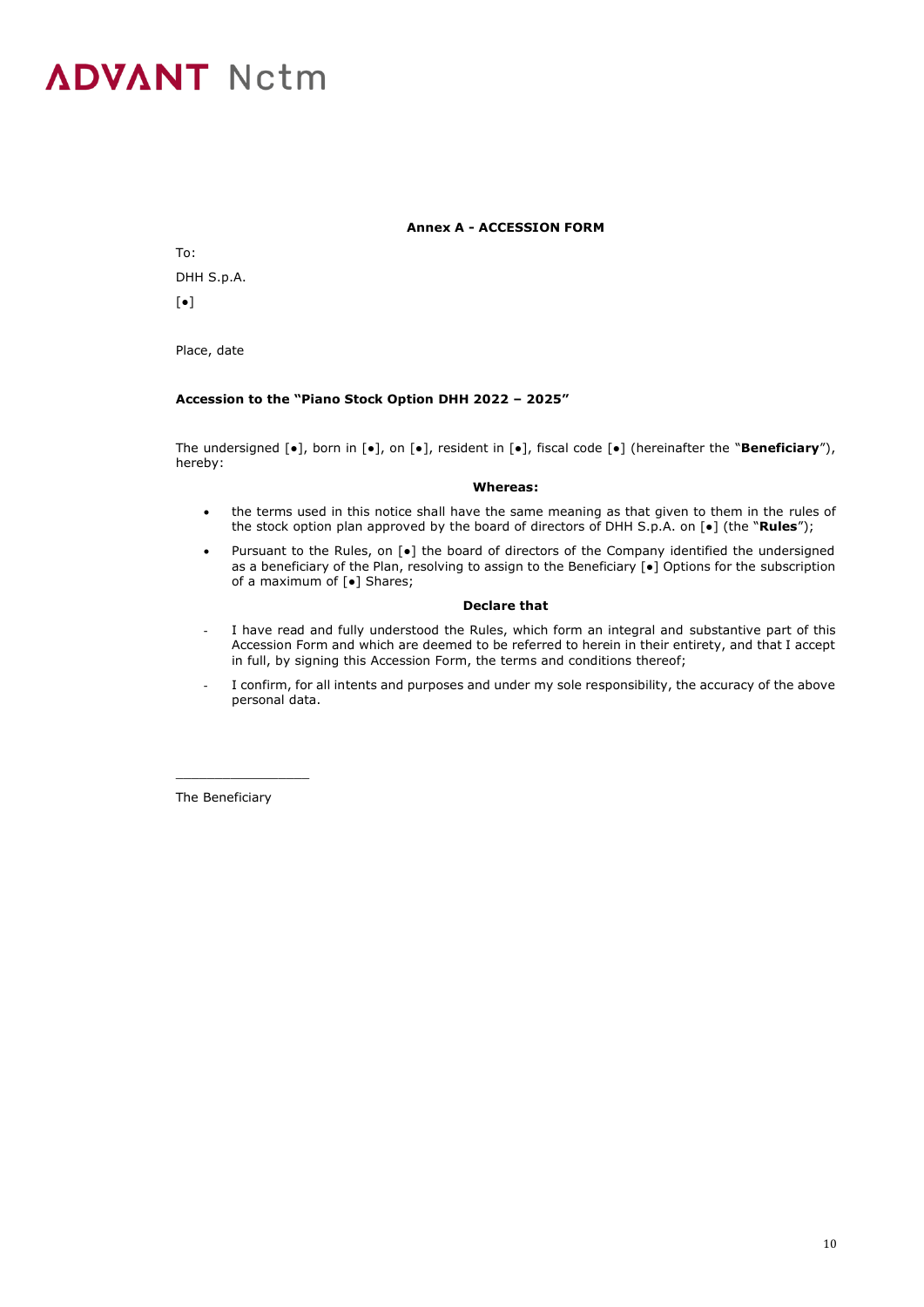### **Annex B - ALLOCATION FORM**

| To:                     |  |
|-------------------------|--|
| [Beneficiary]           |  |
| $\lceil \bullet \rceil$ |  |

Place, date

### **Vesting of Options**

Dear Mr/Ms [●], DHH S.p.A. (hereinafter the "**Company**")

### **Whereas:**

a) the terms used in this communication shall have the same meaning as that given to them in the rules of the stock option plan approved by the board of directors of DHH S.p.A. on [●] (the "**Rules**");

### **informs that**

- (i) [●] Vested Options have vested in favour of the Beneficiary;
- (ii) the Exercise Price is equal to Euro  $[\bullet]$  per Share and, thus, to a total of Euro  $[\bullet]$ ;
- (iii) The Beneficiary shall notify, by sending the Subscription Form within the Exercise Period, the number of Vested Options he/she intends to exercise as well as his commitment to subscribe the corresponding number of Shares.

DHH S.p.A.

For receipt and delivery

\_\_\_\_\_\_\_\_\_\_\_\_\_\_\_\_\_\_\_\_\_\_\_

\_\_\_\_\_\_\_\_\_\_\_\_\_\_\_\_\_\_\_\_\_\_\_

 $\lceil \bullet \rceil$ , on  $\lceil \bullet \rceil$ 

The Beneficiary